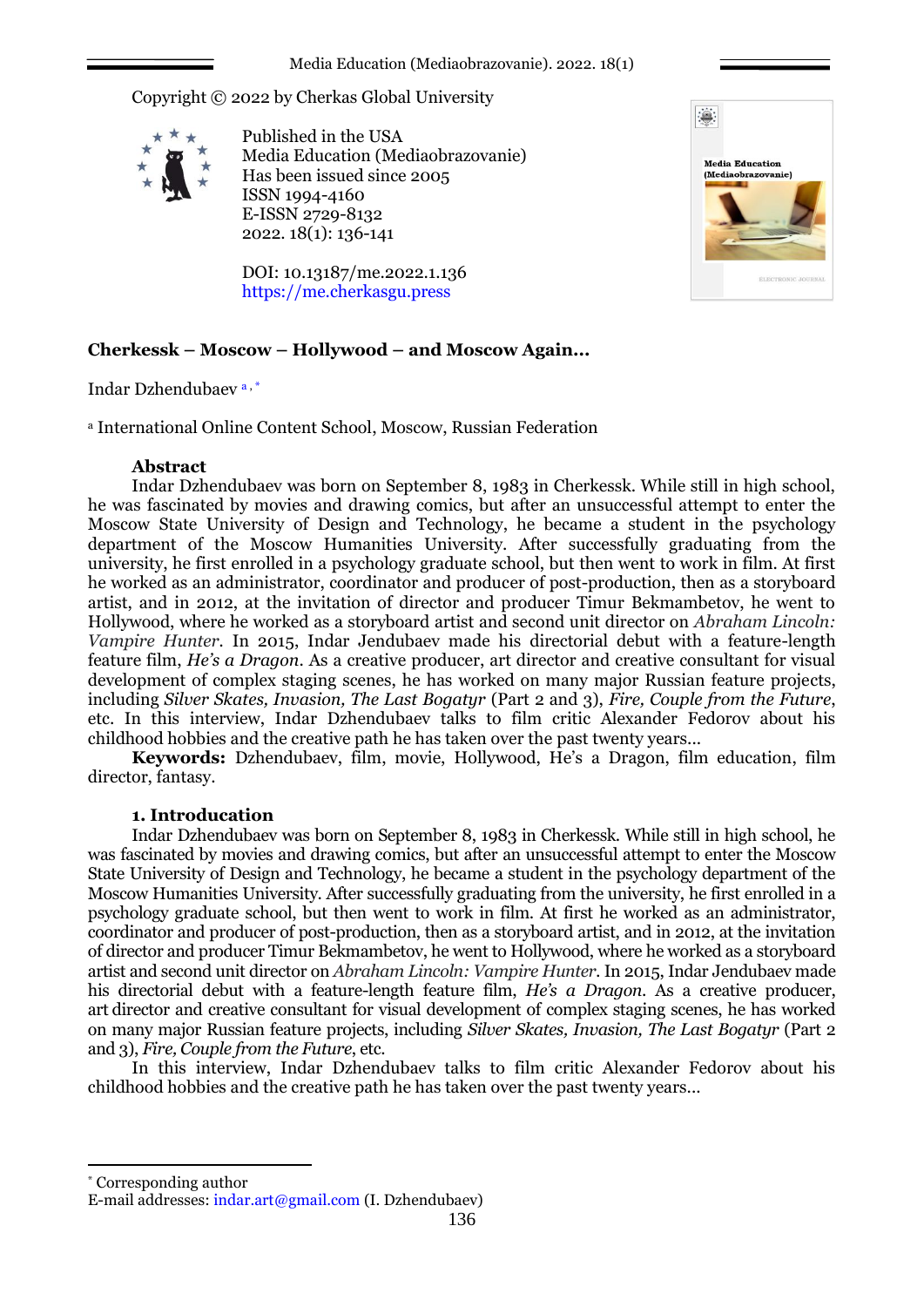– *You were born in 1983, back in the Soviet Union, and you probably remember the Soviet films you watched as a child. What tapes did you like back then, at the turn of the 1990s?*

– In the very beginning of the 1990s, I first had a VCR and a videocassette with a recording of Leonid Gaidai's comedy *The Twelve Chairs.* I really liked this film, as well as another Gaidai film *Ivan Vasilievich Changes His Profession*. I think I was then a classic Soviet child - I watched with pleasure *Gentlemen of Fortune, Amphibian Man, Pirates of the 20th Century*, that is, comedy, fantasy and adventure films. I, in general, was a prisoner of the adventure genre. As I realize now, I liked that Soviet films with these kinds of plots were less pathetic than American ones. But American and European films were, of course, just as important to my formation as an artist and cinematographer.

– *When you were still at school you were passionate about drawing comics, but after graduating in 2000 you entered the Psychology Department of Moscow Humanitarian University and even wrote your PhD thesis in social psychology. Why did you choose psychology instead of, for example, studying painting at some art school?* 

– Frankly speaking, even when I was already studying psychology I wondered more than once why I hadn't pushed myself to study art. When I came to Moscow to apply, at first I chose the University of Design and Technology, but then I realized that I did not have a basic education in classical art. I drew really well, in my own way, but I could not do academic drawings of plaster heads. So, the members of the admission committee of the Moscow University of Design and Technology did not accept my work. And then I remembered (and my relatives supported me) that when I was at school I loved psychology, and with the help of my grandfather, a philosopher, I understood already in the sixth form the difference between Nietzsche and Hegel. So I was told: "Well, that's good! You'll be a psychologist - also necessary and useful to society". And I entered the Psychology Department very easily; I studied there with great pleasure; I was good at everything... But all the same, I never let go of my attraction to the world of art, and during my student years I earned money drawing illustrations for children's books for various publishing houses.

– *You played in student theater and in Students' Comedy Club, staged student productions. You also worked as a choreographer. How did that come about? You didn't have any special choreographic training?*

– At school in Cherkessk I, of course, dreamt about Moscow, especially as my elder brother had already entered one of the universities in the capital. And he, by the way, danced just amazingly. And, in general, we all dance very well from an early age. Where I come from, the ability to dance well is a normal thing (when it comes to national dances). Well, I liked not only the national dances. I copied some moves from music videos, got good at it and even opened a small informal school of my own when I was a pupil. And then when I was already at university I choreographed plays for stage shows with elements of choreography, and it turned out that I did that quite well. And then on one project I needed an actress to teach a couple of movements for the stage. There was no choreographer, and I, the stage manager, was there. I taught it. And got the official line in the credits. And now I can proudly wear the title of choreographer in the movie (laughs).

– *So, you successfully graduate from university, and opportunities open up for you to become a university teacher or a research psychologist, but, even after writing your dissertation, you choose to work in film. How did this happen?*

– It happened that a professional film crew came to the university where I was studying to shoot one of the episodes. And I was just stunned: it was a real movie, not some kind of student theater. I helped the film crew to gather students for the crowd...

In 2005, after I graduated, I opened my own private psychological training center. Everything seemed to be going well, but after a while I got a call from a film studio, and they asked me to work as an administrator on one of TV shows. I immediately agreed, although then I said to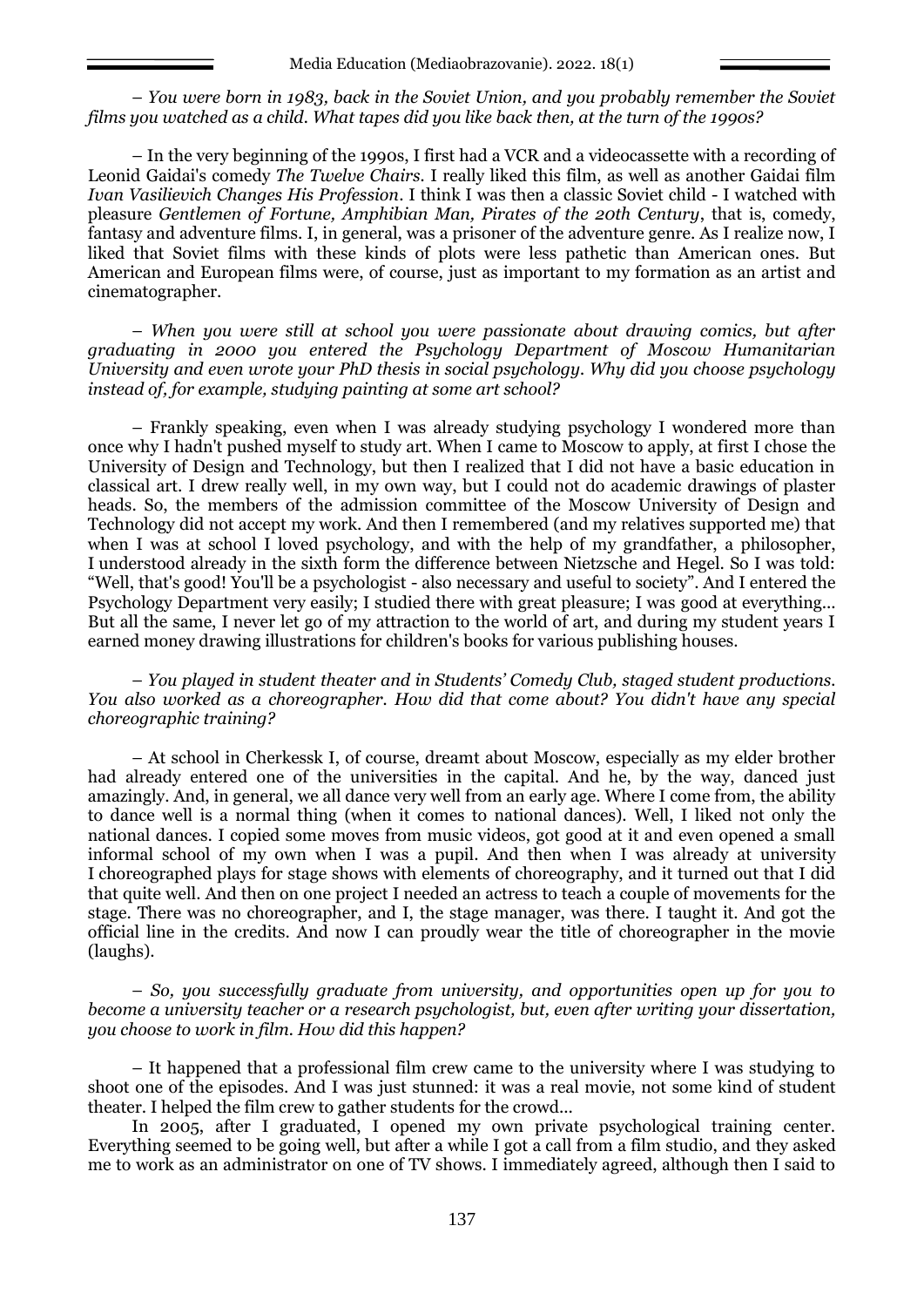myself: "You're without five minutes Ph.D. in psychology, and you do some nonsense – in the cold sweeping up trash on the set!".

But I do not even know why, I continued to work hard in the movie, even though the administrator from me was not a who knows what - I liked the creative process on the set. And then one day during the preparation of a project sick storyboard artist, and I volunteered to take his place. Generally speaking, as a storyboard artist I later developed a certain reputation, because I worked in that capacity for seven years (in advertising, TV, cinema), and I liked it much more than the administrative work. I began to do a job that I was passionate about.

But most importantly, the work of a storyboarder is a great film school. You're in the very beginning stages of translating a literary script into a film project. My film studies were collaborations with many directors with whom I worked at the very beginning of their conception. I still remember how just one line in a script about "a soldier getting out of a burning tank" turned into a whole series of drawings with general, medium and close-ups... The first attempts at constructing complex scenes, and honing the techniques of cinematographic language began then.

### – *How did you get into Timur Bekmambetov's studio?*

- At first I was invited to his *Bazelevs studio* as a storyboardist for commercials. And then in the same capacity, I got on one of the series of *Christmas Trees,* where I met with Timur Bekmambetov.

– *They say that it was after the filming of "Christmas Trees" and a couple of other projects director and producer Timur Bekmambetov took you with him to Hollywood, where you were his assistant on the film "Abraham Lincoln: Vampire Hunter" (2012). What does this Hollywood experience give you?*

– Yes, that's right, Timur invited me to Hollywood with him. By that time I was not only engaged in storyboarding, but also participated in the development of previsualization scenes, for future projects, that is, I was involved in the process more deeply than before. Of course, it was easier for the Americans to hire a Hollywood storyboarder, but Timur insisted on my candidacy. So from the Russian development team I ended up on the American set of *Abraham Lincoln: Vampire Hunter* in New Orleans. There I continued to draw storyboards on the set, helped with the creative planning of scenes, and, eventually, Timur Bekmambetov trusted me and Igor Tsai (the future creative producer of the project *Hi's a Dragon*) to become directors of the second unit for the shooting of the stunt episodes of the film. After that I worked in Los Angeles for another three years in Timur's team to develop projects, and then Moscow and *Hi's a Dragon*.

– *After "Abraham Lincoln: Vampire Hunter", did you ever think of staying in Hollywood to further your career?*

– Yes, I had such thoughts, and there were offers from American colleagues. But at the time, my main priority was loyalty to Timur's team, I knew of his plans and I wanted to work with him further. And it was obvious that the people with whom Timur worked were always "people for the future" for him. For me Timur was like part of my family. He wasn't just my boss, but my teacher and mentor, and I will be grateful to him for the rest of my life for his trust and all the lessons and opportunities he gave me. I, in general, consider him one of the most outstanding visionary directors of his generation...

Then, when I came back to Russia and started working in Moscow again, I never had the feeling that I had missed out on anything. And I still have that feeling. Although it is clear that if I had stayed to work in Los Angeles, my life would have turned out differently. But would it have been better? I don't know.

– *In 2015, your first feature-length directorial work was released in Russia: the fantasy "He's a Dragon", which was seen by 0.5 million viewers in Russia and 3.2 million in China. How did you get the idea to screen the novel by Sergei and Marina Dyachenko? What difficulties did you encounter during this film?*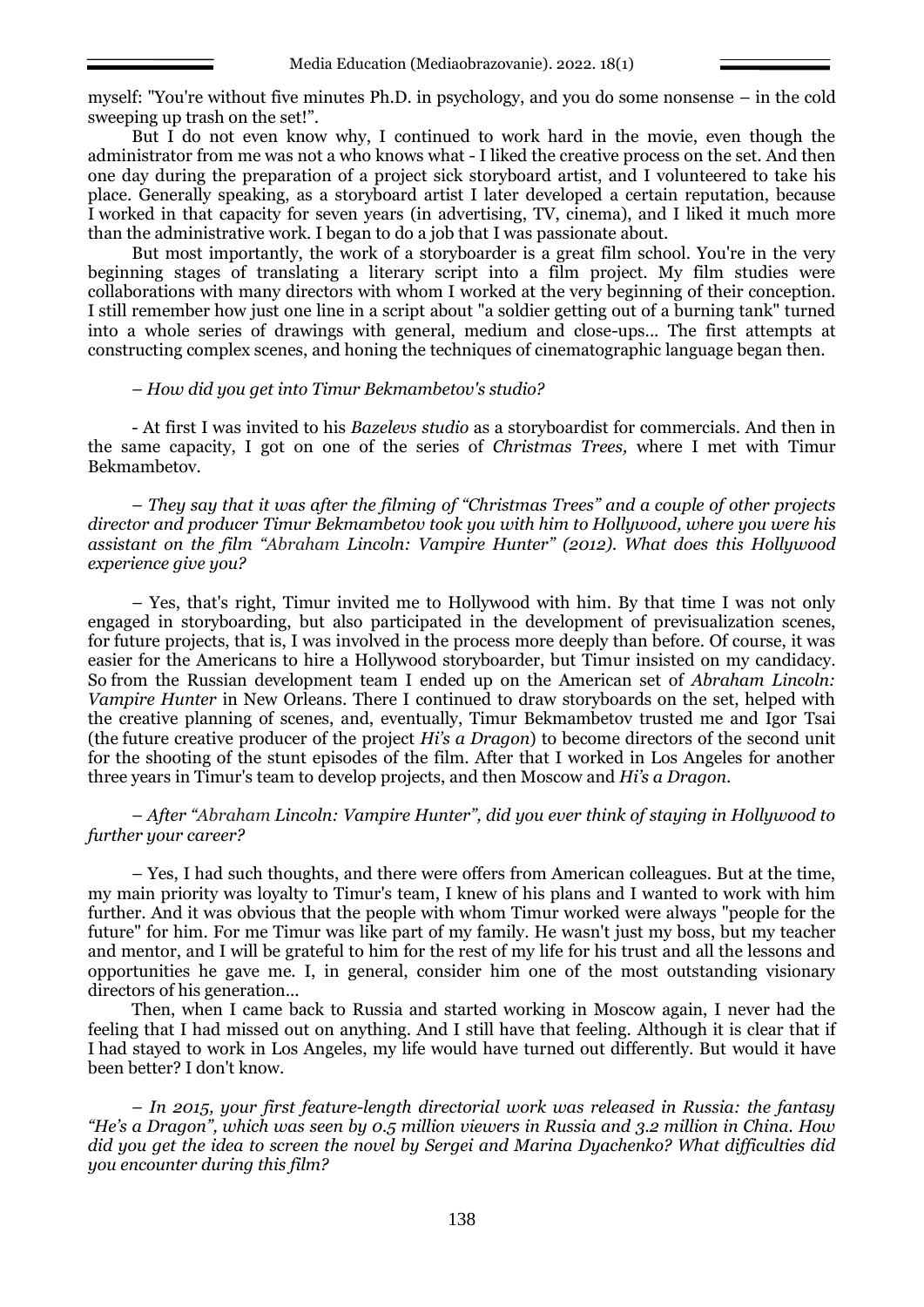– It went like this. When we were working in Los Angeles, one of the projects we were thinking about, gathering visuals, was "about a dragon." And then we came to Moscow, and we had a meeting with Sergei and Marina Diachenko about something else entirely. And they saw some of our drawings and asked: "Why do you have a dragon? We answered that we would like to shoot something about it. And then Sergey and Marina said that they have already written a book about the dragon. So Timur Bekmambetov started developing a film project for this book. But then he was invited to Hollywood to shoot a major film *Ben-Hur,* and I at this time was already fully immersed in the development of the script and casting of the fantasy *He's a Dragon*. Then Timur decided (for which I am very grateful) to entrust me with directing this film, relying on the strong team which he had already gathered for the shooting (including an excellent and very experienced cameraman Sergey Trofimov, a wonderful set designer Grigory Pushkin and the studio of computer graphics A. Gorokhov), and the maximum number of episodes he had thought over visual code. True, realizing that, despite all my experience, I am still a novice in independent directing of "full meter", the project was adjusted in the direction of less cost of its production. But a more chamber story became, perhaps, even a greater challenge for me. After all, when you shoot a "higher-priced" fantasy, you can always hide behind the swoop of special effects and fast-changing action scenes...

I was lucky that we had Sergei Nevshupov in our team, who had also created dragons for *Avatar*, so with his help all the complicated scenes connected with the movements and flights of our main character were visually very convincing, especially as it was in 3D.

We offered the Chinese producers of *He's a Dragon* as a co-production in China while we were still preparing the project, but they refused: "How! You're suggesting a story where one of the greatest symbols of our national culture would be paired with an ordinary person? You can't do that, it's a violation of all canons!"

We started shooting on our own. Initially, it was a more "adult" project, with a fantasy "dark world". But, in the process of production, *He's a Dragon* somehow transformed smoothly and imperceptibly and became more light intonationally. There was no calculation in it, it just happened that way, both the objective circumstances and my understanding of the project.

As for the film's theatrical release, due to objective circumstances the distributors had to put the premiere of *He's a Dragon* on New Year's Day in December (and not on Valentine's Day in February, as originally planned), we did not have time to develop the planned advertising campaign in full, and most importantly - the picture hit the screens along with the final series of *The Hunger Games* and *Star Wars,* that is, the Hollywood blockbusters our *He's a Dragon* was not spared at the box office...

But if we look at the number of viewers of this film on the Internet, the citation index and the composition of the fan base (there are more girls and young women, by the way) of our film, we see that the figures are much higher there. For example, on an Internet portal, *He's a Dragon* gathered 17 million views in two years. But China surprised us the most. Accidentally ended up on one of their online platforms (even without voice translation, just with subtitles) for the first four days it attracted 6 million viewers, while *The Hunger Games* and *Twilight* watched for a year on the same site no more than 300 thousand people.

It was after such a success that Chinese distributors started calling us with requests to organize a movie premiere with a film crew as part of a limited release of the film on the territory of the Celestial Empire. And, in spite of the fact that by the time of the theatrical premiere of *He's a Dragon* in China has already watched on the Internet more than 150 million viewers, it still aroused the interest of the public in cinemas. The actor Matvey Lykov, who played the title role, became a superstar in China, and he was met by crowds of female fans everywhere.

I am a very self-critical person, but I understood from the example of the film *He's a Dragon* that you make a film not for yourself but for the audience. And if you personally don't like something in your film, you have to show it to the audience anyway, and it's very possible that the audience will appreciate a lot of things quite differently...

– *Film critics' opinions on the film were sometimes contradictory (see, for example: Dolin, 2015; Ivanov, 2015; Rogova, 2015; Litovchenko, 2015). Does it matter to you at all what film critics write about your films?*

– When I read many reviews of my film with fear, I made sure that not a single one, even the most trashy review of *He's a Dragon*, had the level of critical intensity that I was charging to myself.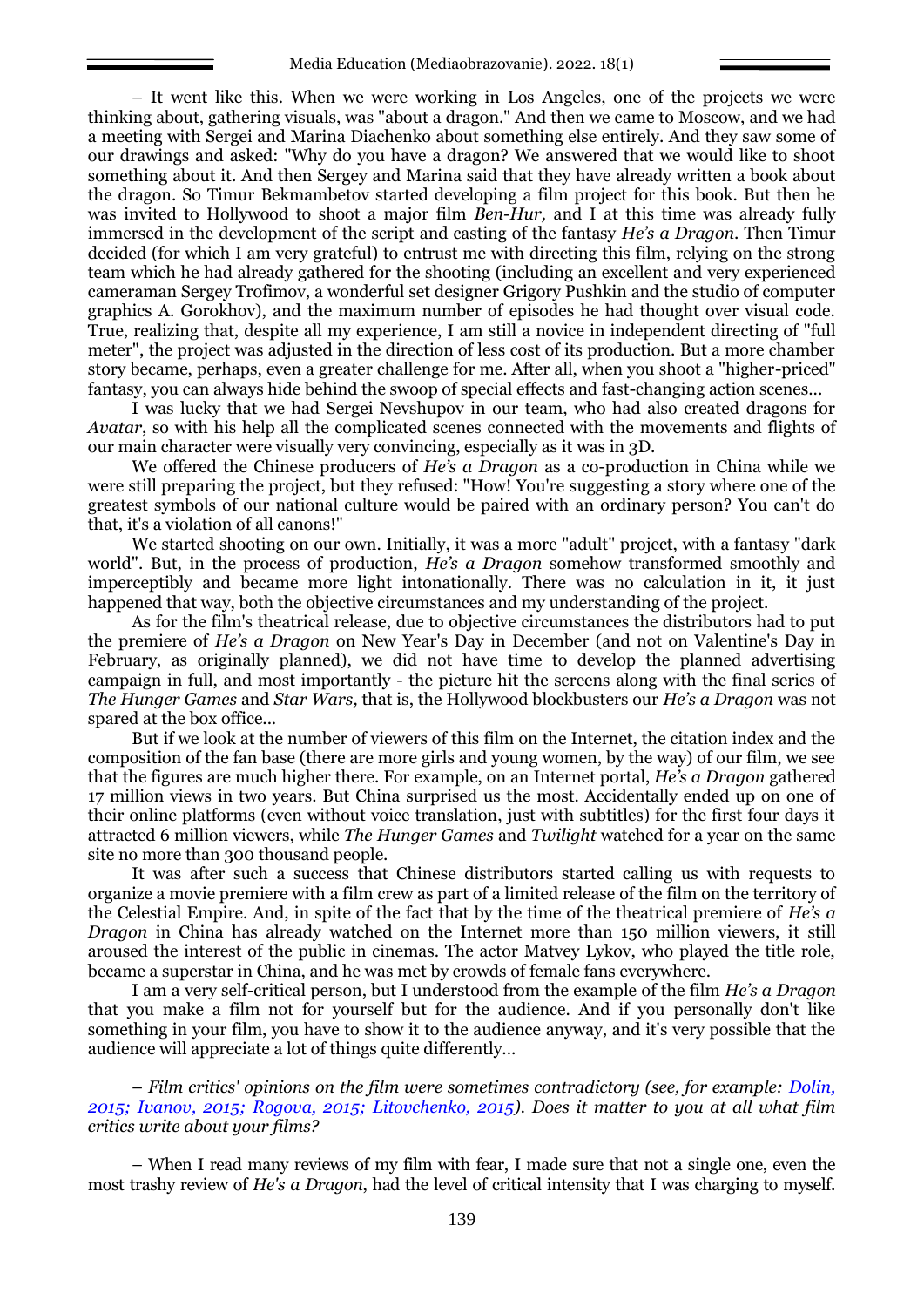I thought, "You guys aren't getting it right: there's a lot to really scold!" As it seemed to me at the time. But this situation served as a big lesson for me: if none of the film critics managed to hurt me with their review, so how did I feel about my work? Was it even more critical and picky? I realized then that I had to be kinder to myself in this respect. Let the critics criticize, but you create!

And one more thing: it's understandable that film critics advise the audience whether or not to watch this or that film. But as a filmmaker, I would like film critics to give me some constructive advice. And I have had such film critics, too. I thank them.

– *In 2016, you co-directed the New Year's Eve comedy "Christmas Tree 5". But your new directorial works haven't been made for five years. In 2017, it was announced that the shooting of "He's a Dragon 2" would start soon, but then it didn't happen. Why is that? What were you working on after "He's a Dragon" and "Christmas Trees"?*

– First of all, after *He's a Dragon*, the Chinese producers quite quickly suggested doing *He's a Dragon 2*, and we started to develop this project, which took us almost a year and a half. In spite of the fact that we made a tremendous leap forward in the field of visual development, I encountered serious difficulties as a playwright. There are all sorts of "capsule" type stories, and then there are, conventionally speaking, "block", franchise stories like *Toy Story* and *Star Wars* that can go on for decades... *He's a Dragon* seemed to be more of a "capsule" story. The characters found each other and fulfilled a basic purpose. But we still found a very original script that put everything in its place. And then our Chinese partners started having difficulties with other projects and had to give up cooperation. The situation was similar with the next partners. So we decided that the time was not ripe for the second part. Who knows, maybe it is not so easy with the Dragons in China. But the material remained. Both visual and dramaturgical. The time will come and quite possibly our dragon will take off again!

Then I got married. A child was born, then a second. I decided to devote more time to my family, my children, not to break away from them for long and distant film expeditions. But I did not lose time. In Moscow I took an active part in artistic, visual, creative development projects in various teams and projects with great pleasure. I worked on the film crews of *Invasion, Silver Skates,* the second and third series of *The Last Bogatyr, Fire, A Couple from the Future* and many others. I've been there as an art director, elaborate scene developer, creative consultant, and creative producer.

But now I'm ready to dive back into directing a feature film on my own. The main thing is to have a decent story and a decent team.

– *Now you are involved in an ambitious online film education project. What attracted you to it? What are you going to teach there?*

– While I was still shooting the film *He's a Dragon*, I was invited to a film school in Moscow to teach a storyboard course. And there I discovered that I was terribly interested in telling students about film. There were more and more courses, and the topics became more and more profound. There emerged a method and a personal approach. And I have a lot to tell, because I have worked with various teams – Russian and American – on dozens of film projects in many different capacities.

Then I began to be invited as a film teacher and other universities, for example, in the Film School Industry.

And then the film director and producer Konstantin Kutuev invited me to this "International Online Content School". There are courses for masters of the film industry (www.moshka.pro). I completely like it. It inspires me a lot. There is something in there that I, as an educator, have been missing a lot. I'm very excited about this opportunity for myself and for future students, and I think it's still just the beginning of a great journey...

### **References**

Dolin, 2015 – *Dolin, A.* (2015). *On – drakon* Indara Dzhendubaeva: zver' serdechnyj [*He's a dragon* by Indar Dzhendubaev: a beast of the heart]. *Afisha Daily.* 5.12.2015. [Electronic resource]. URL: [https://daily.afisha.ru/archive/vozduh/cinema/on-drakon-indara-dzhendubaeva-zver-serde](https://daily.afisha.ru/archive/vozduh/cinema/on-drakon-indara-dzhendubaeva-zver-serdechnyy/) [chnyy/](https://daily.afisha.ru/archive/vozduh/cinema/on-drakon-indara-dzhendubaeva-zver-serdechnyy/) [in Russian]